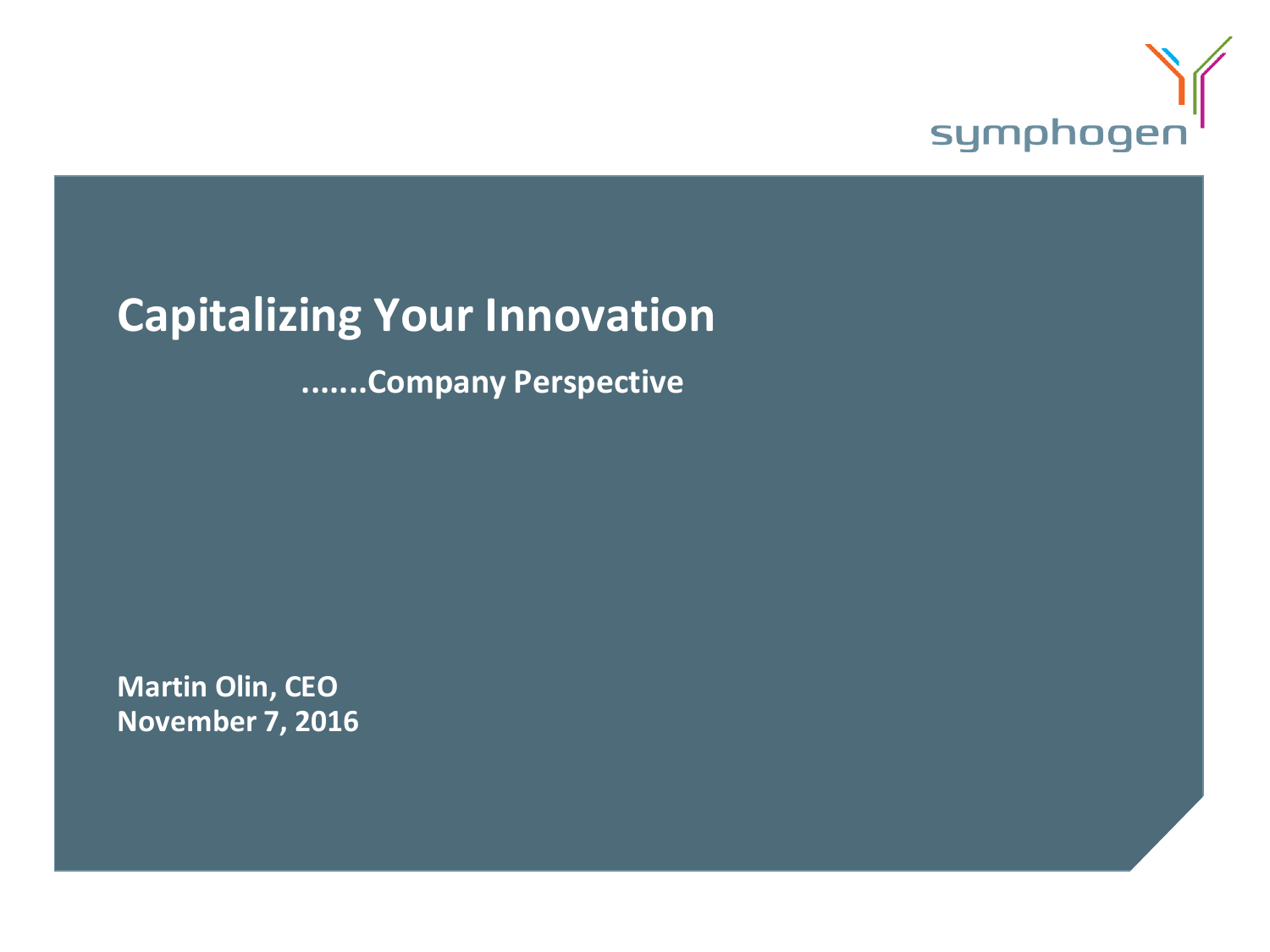# **Stages of Capital Needs**



| <b>Company</b><br><b>Stage</b> | <b>Capital Need</b>               | <b>Investor</b><br>$\overline{\mathsf{Type}\,}(\textcolor{red}{^*},\textcolor{red}{^*}\textcolor{red}{^*})$ | <b>Nature of</b><br><b>Capital</b> | <b>Sources</b>           |
|--------------------------------|-----------------------------------|-------------------------------------------------------------------------------------------------------------|------------------------------------|--------------------------|
| Idea $/$<br>Formation          | $£0.5 - 5$ mill                   | Seed / Angel                                                                                                | Private                            | Local                    |
| Early                          | $\epsilon$ 5 – $\epsilon$ 25 mill | Venture                                                                                                     | Private                            | Local /<br>International |
| Expansion                      | €5 - €50 mill                     | Venture /<br><b>Cross Over</b>                                                                              | Private &<br>Public                | International            |
| Growth                         | $>$ £50 mill                      | Growth                                                                                                      | Private &<br>Public                | International            |

\*Grants, Partnering and other sources of non-dilutive capital \*\*Debt financing – usually only in a transformative situation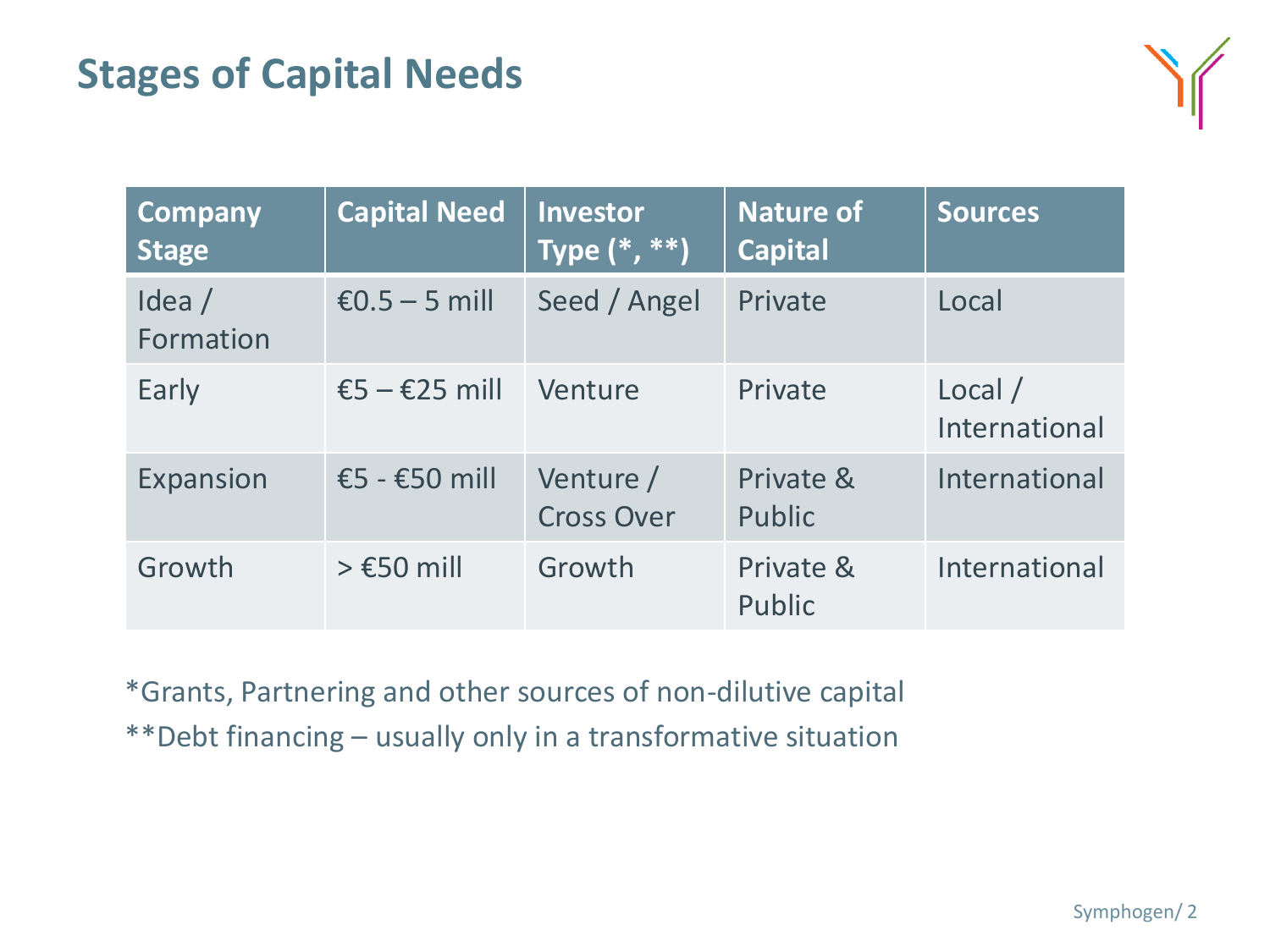# **Funding Strategy Considerations**



**On average it takes 15-20 years and ~ €1 billion to reach profitability – which given the odds of failure often defines a stepwise approach to capital and growth**

- **Sources of capital drives the agenda**
	- **Retaining value versus creating early liquidity for investors**
	- **Asset focus versus platform approach**
	- **Building for sale versus building for sustainable business**
- **Raising €1 billion in most cases requires access to public funding and significant non-dilute capital**
	- **Define your strategy and create optionality's**
	- **•** Optimal funding mix (equity versus non-dilutive)
	- **Europe versus**  $US -$  **access to capital and resources makes the** fundamental difference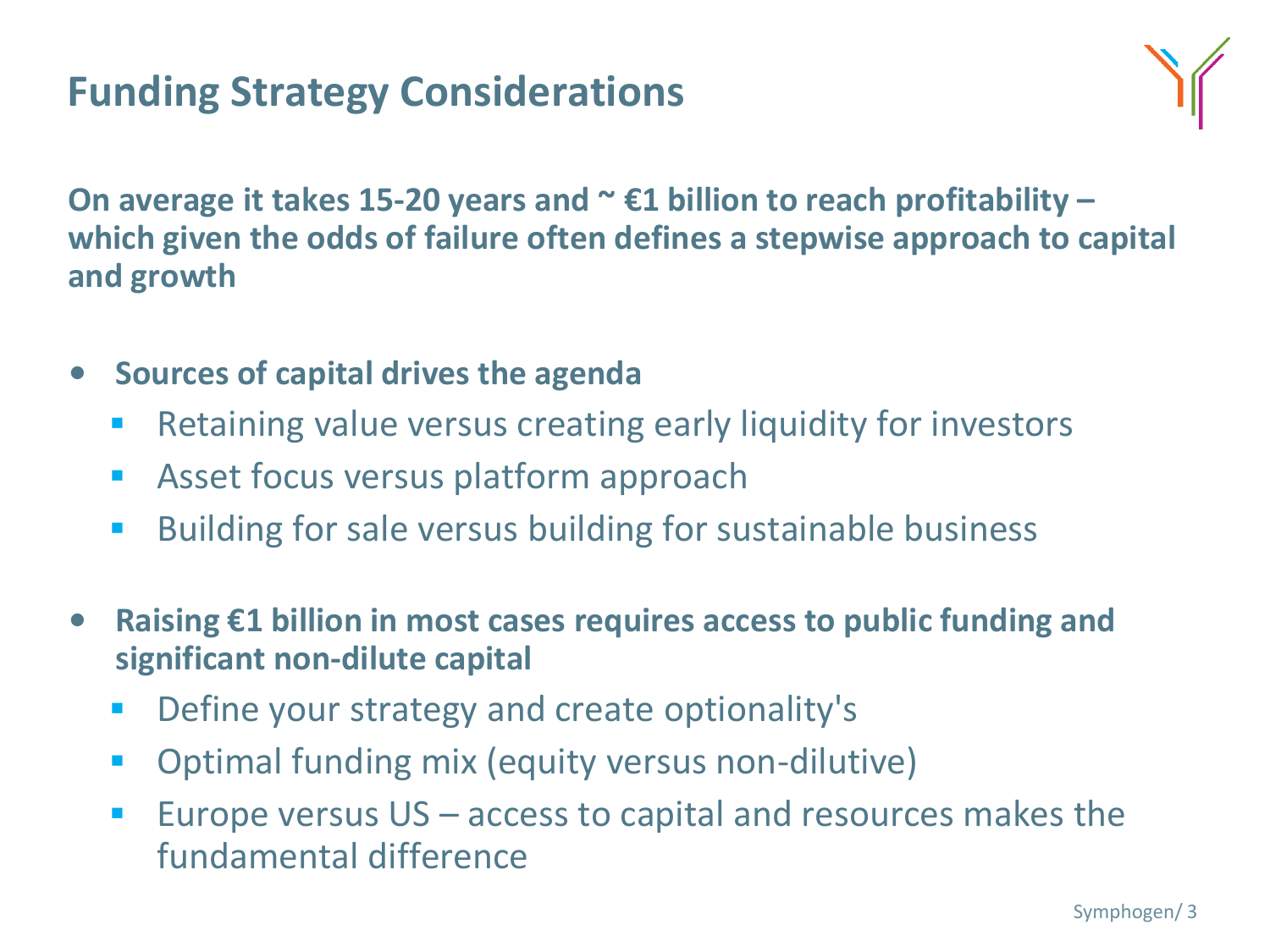# **Analysis of Funding to Break-Even**



| <b>Sources of Funding Until Break-Even (To Date<sup>1</sup>)</b> |                                                      |                                                                    |                                                                       |                                            |                                          | Uses of Funding Until Break-Even (To Date <sup>1</sup> ) |                                    |                                                        |           |          |          |
|------------------------------------------------------------------|------------------------------------------------------|--------------------------------------------------------------------|-----------------------------------------------------------------------|--------------------------------------------|------------------------------------------|----------------------------------------------------------|------------------------------------|--------------------------------------------------------|-----------|----------|----------|
| <b>Company</b>                                                   | <b>Consistent</b><br>profit<br>break-even<br>reached | <b>Product</b><br>sales and<br>third-party<br>revenue <sup>2</sup> | % Third-party<br><i>revenue of</i><br>total revenue<br>(latestfiling) | <b>Total</b><br>gross<br>debt <sup>3</sup> | <b>Total</b><br>non-<br>dilutive<br>\$1% | <b>Total</b><br>equity<br>raised <sup>4</sup>            | <b>Total</b><br>funding<br>sources | Investments/<br>(divestments) <sup>5</sup> expenditure | Capital   | SG&A     | R&D      |
| <b>OO</b><br>OCELLTRION                                          | ✓                                                    | (\$2,088m)                                                         | 0%                                                                    | (\$676m)                                   | (\$2,764m)                               | ( \$531m)                                                | \$3,295m                           | (\$525m)                                               | ( \$391m) | (\$229m) | (\$185m) |
| Genmab                                                           | ✓                                                    | \$939m                                                             | 100%                                                                  | \$0m                                       | \$939m                                   | \$1,662m                                                 | \$2,601m                           | \$193m                                                 | \$49m     | \$209m   | \$1,302m |
| <b>OSeattleGenetics</b>                                          | ×                                                    | \$1,450m                                                           | 33%                                                                   | \$0m                                       | \$1,450m                                 | \$1,044m                                                 | \$2,494m                           | \$0m                                                   | \$110m    | \$606m   | \$1,697m |
| <b>TESARO</b>                                                    | ×                                                    | $<$ \$1m                                                           | 100%                                                                  | \$121m                                     | \$121m                                   | \$770m                                                   | \$891m                             | \$60m                                                  | \$4m      | \$130m   | \$409m   |
| <b>morphosus</b>                                                 | ×                                                    | \$998m                                                             | 100%                                                                  | \$0m                                       | \$998m                                   | \$230m                                                   | \$1,228m                           | \$105m                                                 | \$35m     | \$299m   | \$584m   |
| MERRIMACK'                                                       | ×                                                    | \$346m                                                             | 95%                                                                   | \$258m                                     | \$604m                                   | \$250m                                                   | \$854m                             | \$0m                                                   | \$47m     | \$172m   | \$830m   |
| sinnate pharma                                                   | ×                                                    | \$147m                                                             | 100%                                                                  | \$4m                                       | \$151m                                   | \$135m                                                   | \$286m                             | \$(1)m                                                 | \$20m     | \$90m    | \$169m   |
| <b>IMMUNOGEN</b>                                                 | ×                                                    | \$462m                                                             | 100%                                                                  | \$0m                                       | \$462m                                   | \$587m                                                   | \$1,049m                           | \$0 <sub>m</sub>                                       | \$87m     | \$242m   | \$644m   |
| <b>MACROGENICS</b>                                               | ×                                                    | \$334m                                                             | 100%                                                                  | \$0m                                       | \$334m                                   | \$320m                                                   | \$654m                             | \$0m                                                   | \$17m     | \$71m    | \$302m   |
| % of total sources to date<br>/% Uses of total sources           |                                                      | 51%                                                                |                                                                       | 8%                                         | 59%                                      | 41%                                                      | 100%                               | 7%                                                     | 6%        | 15%      | 46%      |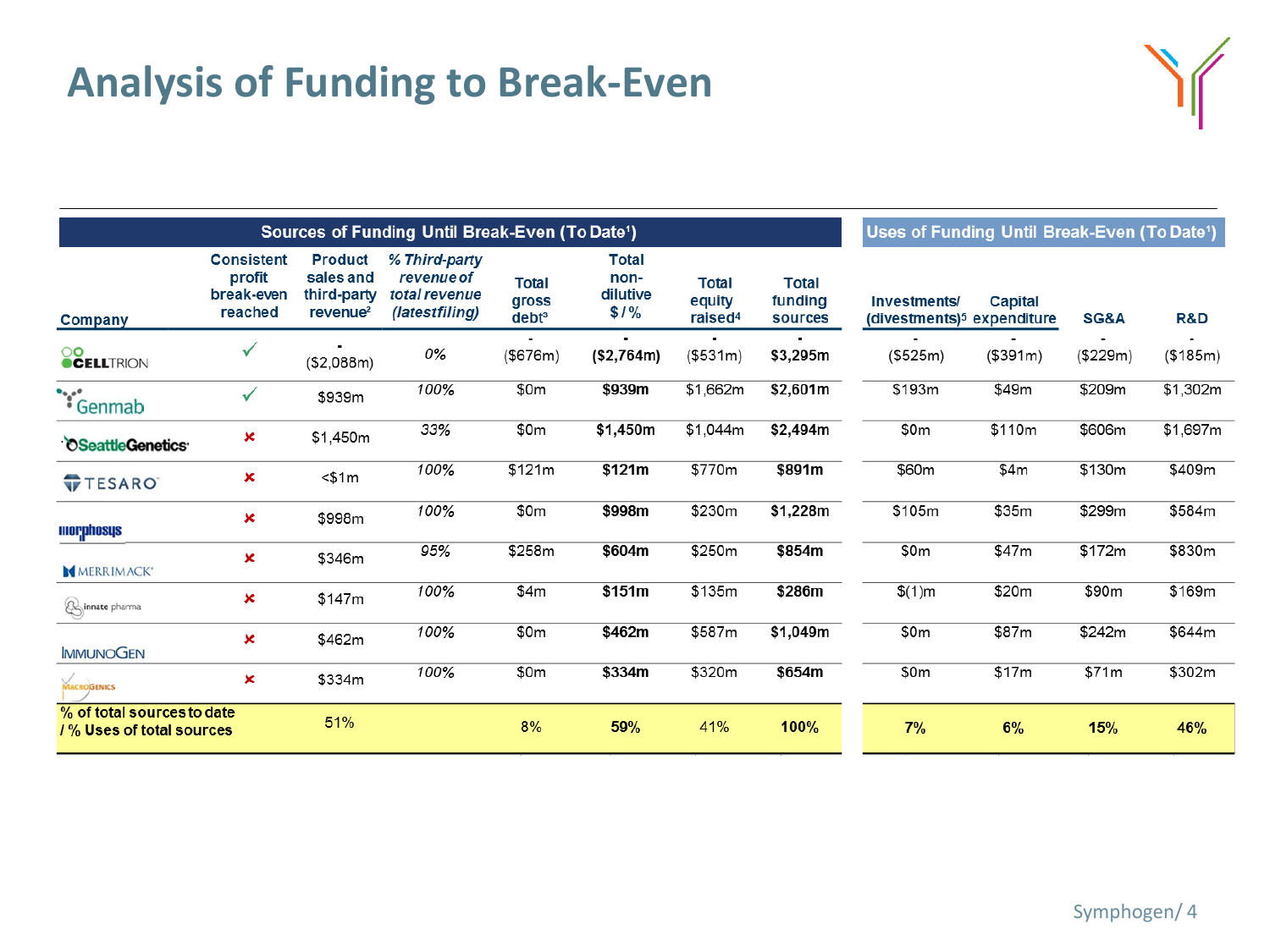# **Funding Strategy Considerations**



**The true value potential (IRR versus ROI) is when you get a drug on the market – not necessarily by yourself….**

- **The money is not in the milestones but in the potential revenue (or** royalties)
- $\blacksquare$  It's very capital intensive and time is your enemy
- Managing the company through the stages requires different skills
- **Managing your capital demands becomes critical**
- Do you need to become a fully integrated company?
- **Private versus public status and listing route**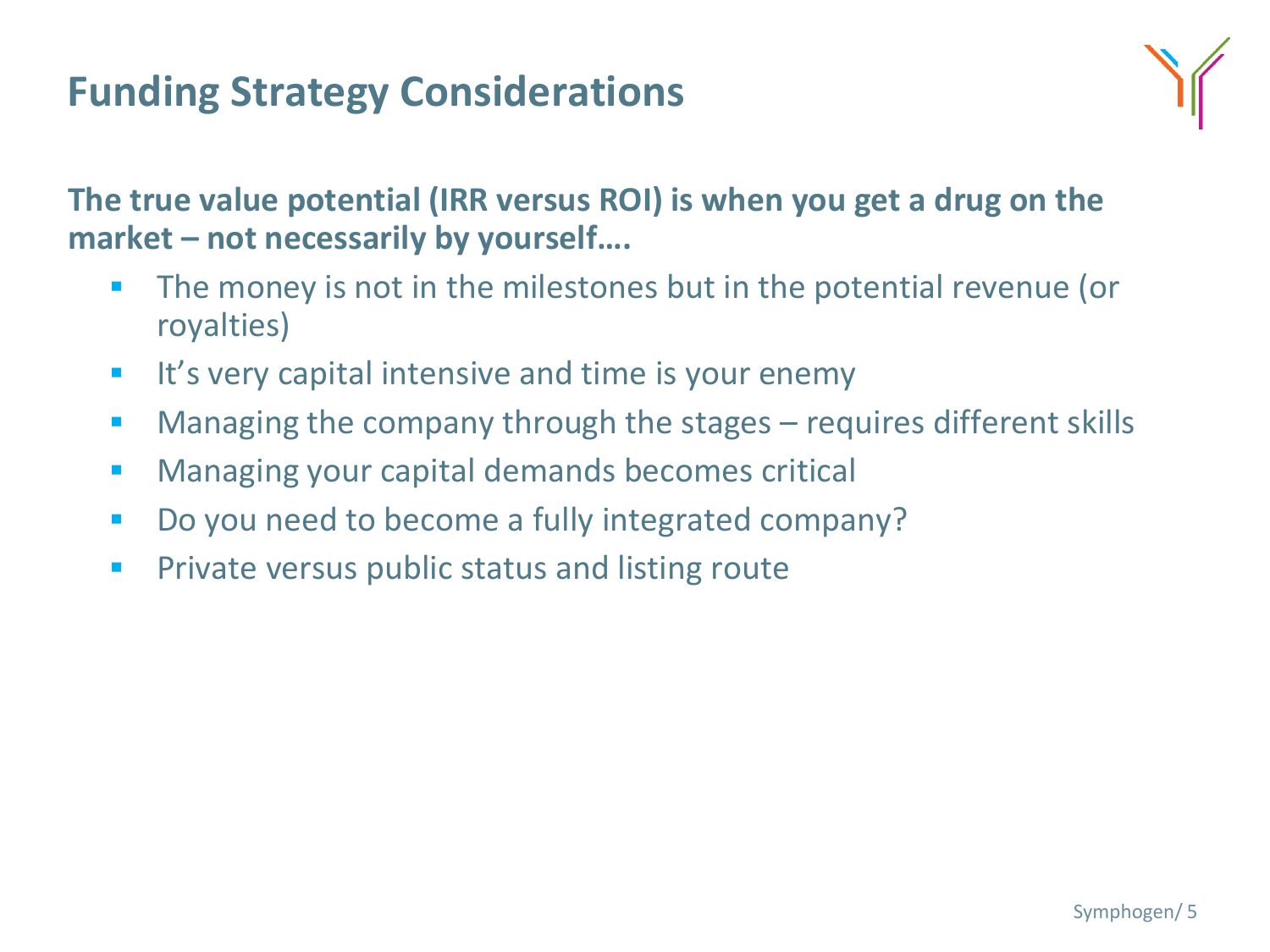### **Valuation Considerations**





Genmab, Regeneron, Onyx, Tesaro and Medivation all experienced significant increases in valuations as their pipeline assets achieved positive results in late stage development, with Regeneron beinga key example of theshift in valuation if blockbuster potential is realised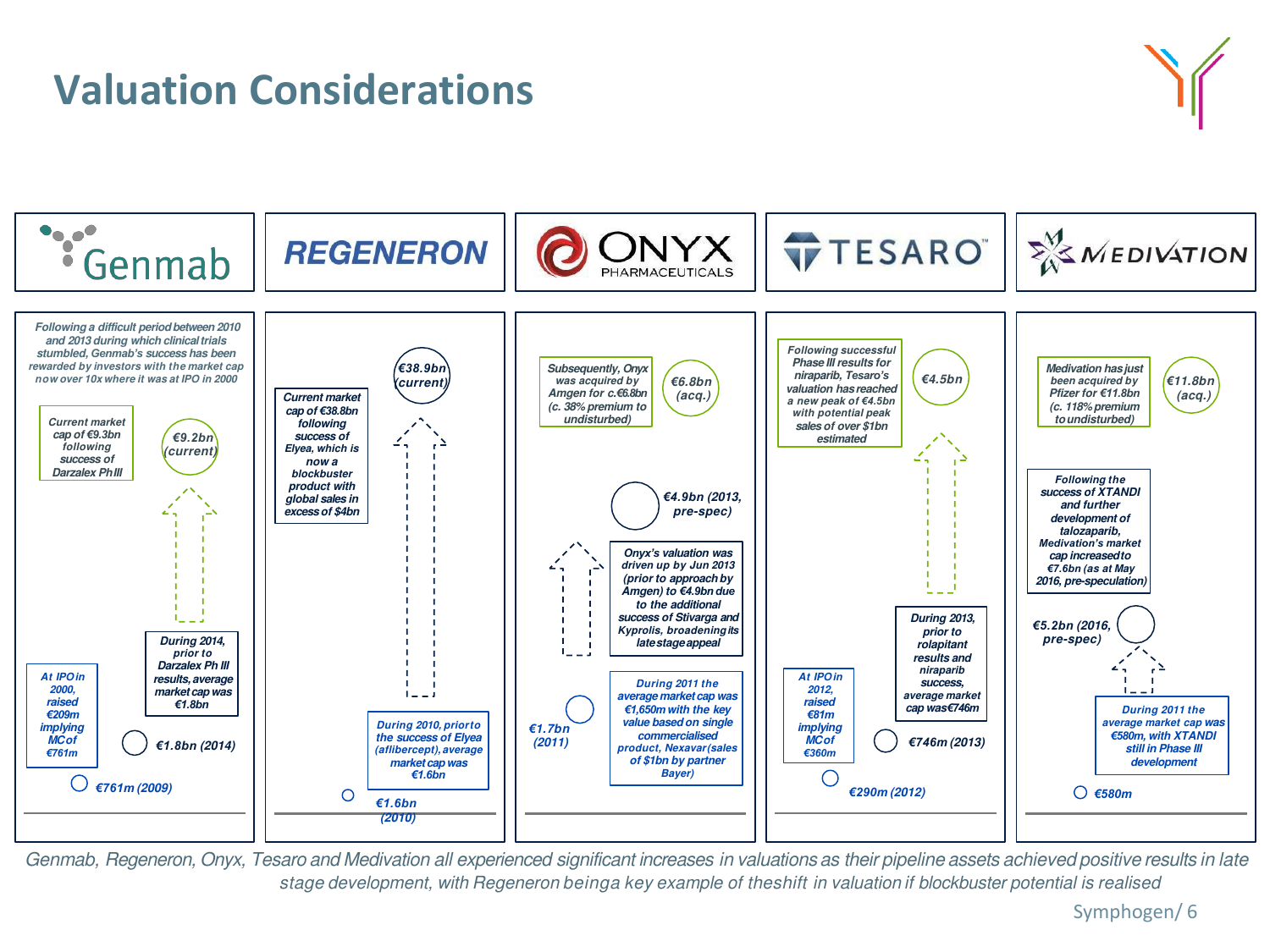# **Attributes of Successful Biotech Companies**



- Vision to change existing situation…..**game changer perception**
- Uniqueness….**potentially disruptive**
- Potential value….**large commercial opportunity**
- Strong execution capabilities….**team to execute**
- Acceptance from established industry….**partner or industry validation**
- Multiple shots on goal….**platform approach rather than "one pony trick"**
- Exclusive / protected……**IP protection to secure exclusive position**
- Risk and rewards….**well defined validation milestones**
- Exit opportunity……**multiple routes for liquidity**
- Capital structure……**strong investor base**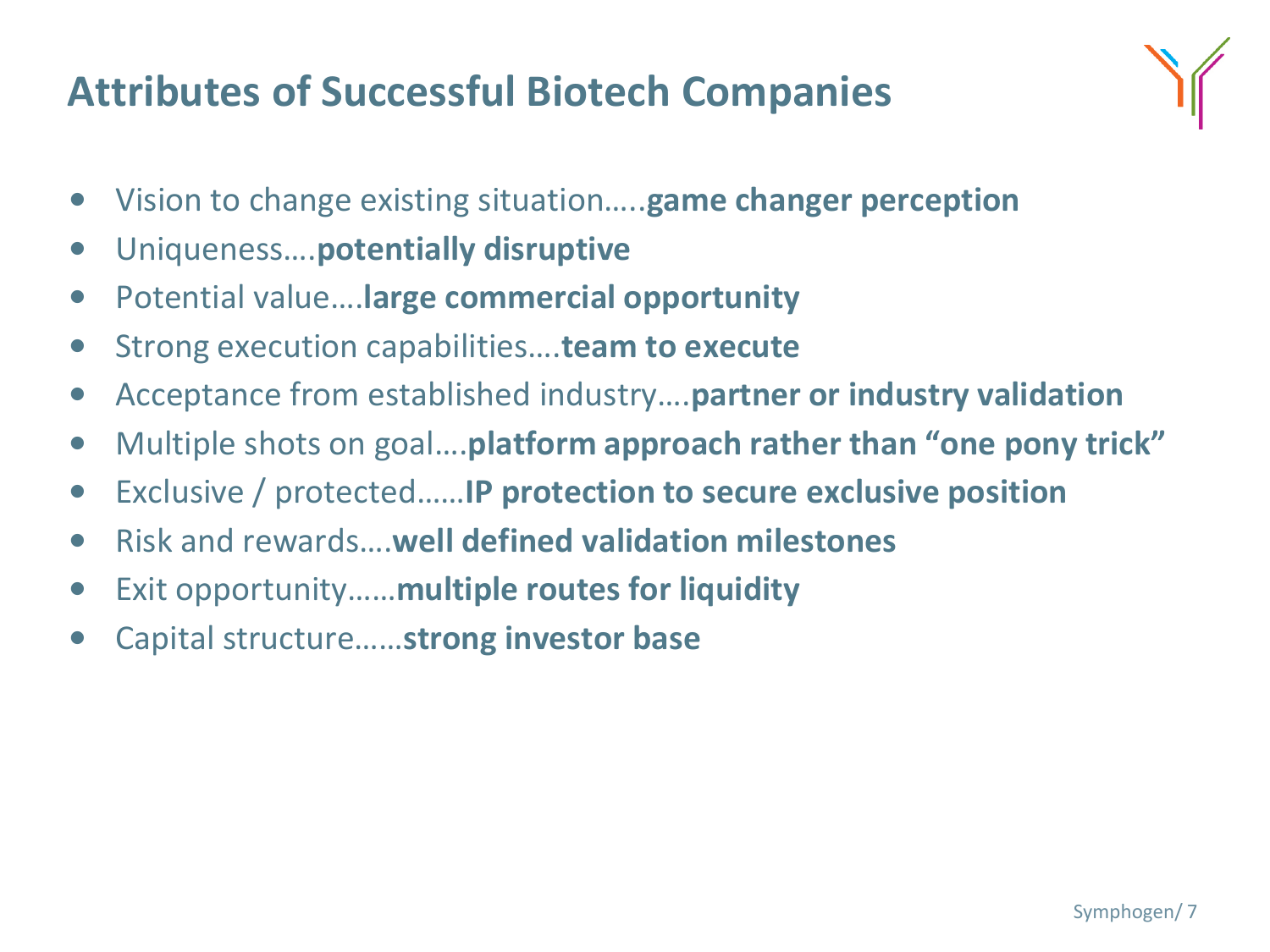# **Symphogen Overview**

- **Privately held company 125 employees**
	- Headquarters in Ballerup, DK
	- **EXECUTE:** Clinical Development in NJ, US
- **Next-generation mAb therapeutics**
	- **World's leading mixture experience**
- **Differentiated pipeline with novel MoA's targeting significant market opportunities**
- **Strong technology platform with broad applications**
- **Value Creating Collaborations with significant nondilutive financing**
	- **Baxalta immuno-oncology collaboration**
	- **Genentech Phase 1 infectious disease program**
- **Pro-forma cash position of approx. €200 million**
- **Premier investor base**
- **International management and board**



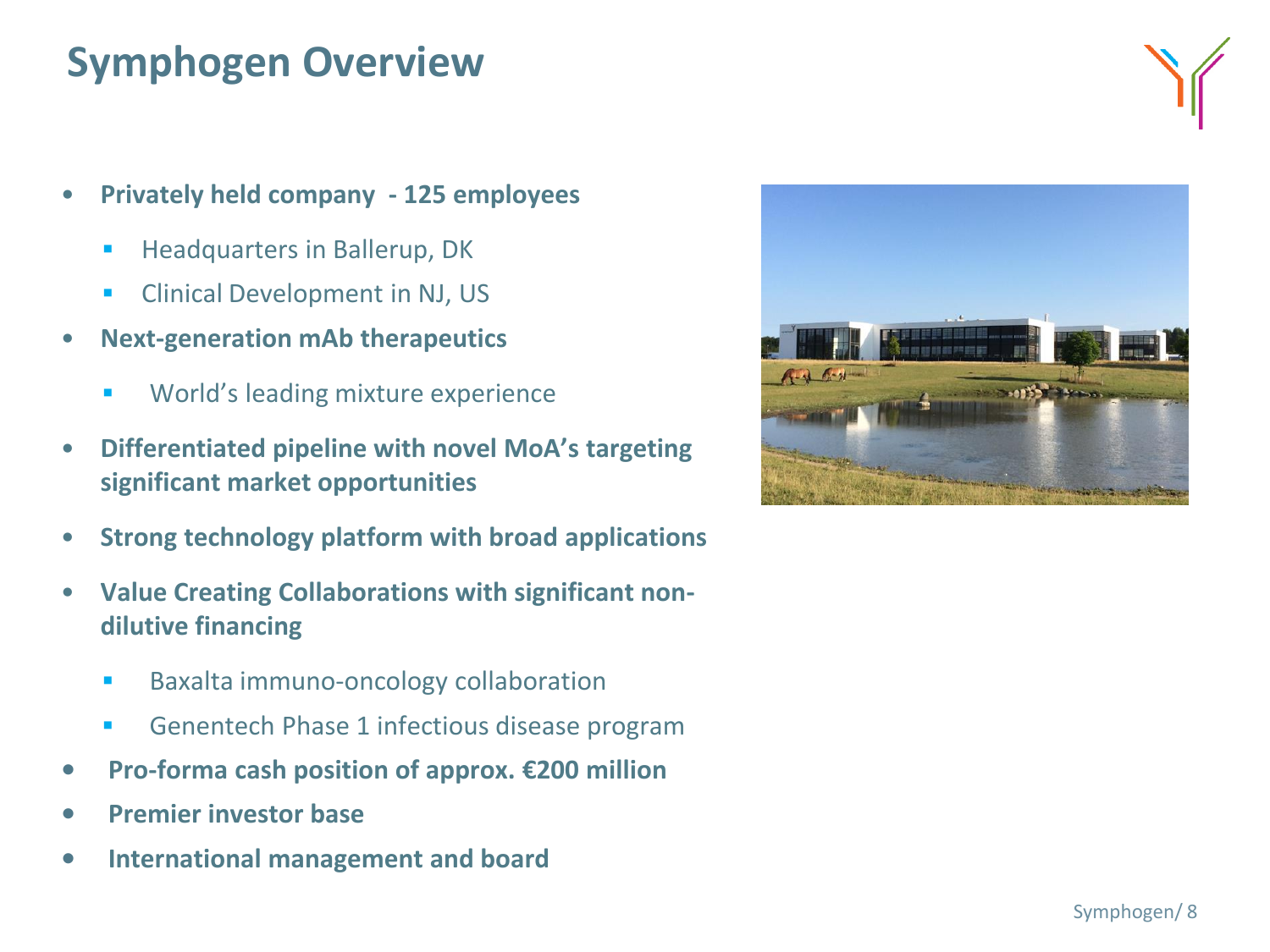# **Innovative Oncology Pipeline of mAbs & mAb Mixtures**



÷

÷

4

Symphogen/ 9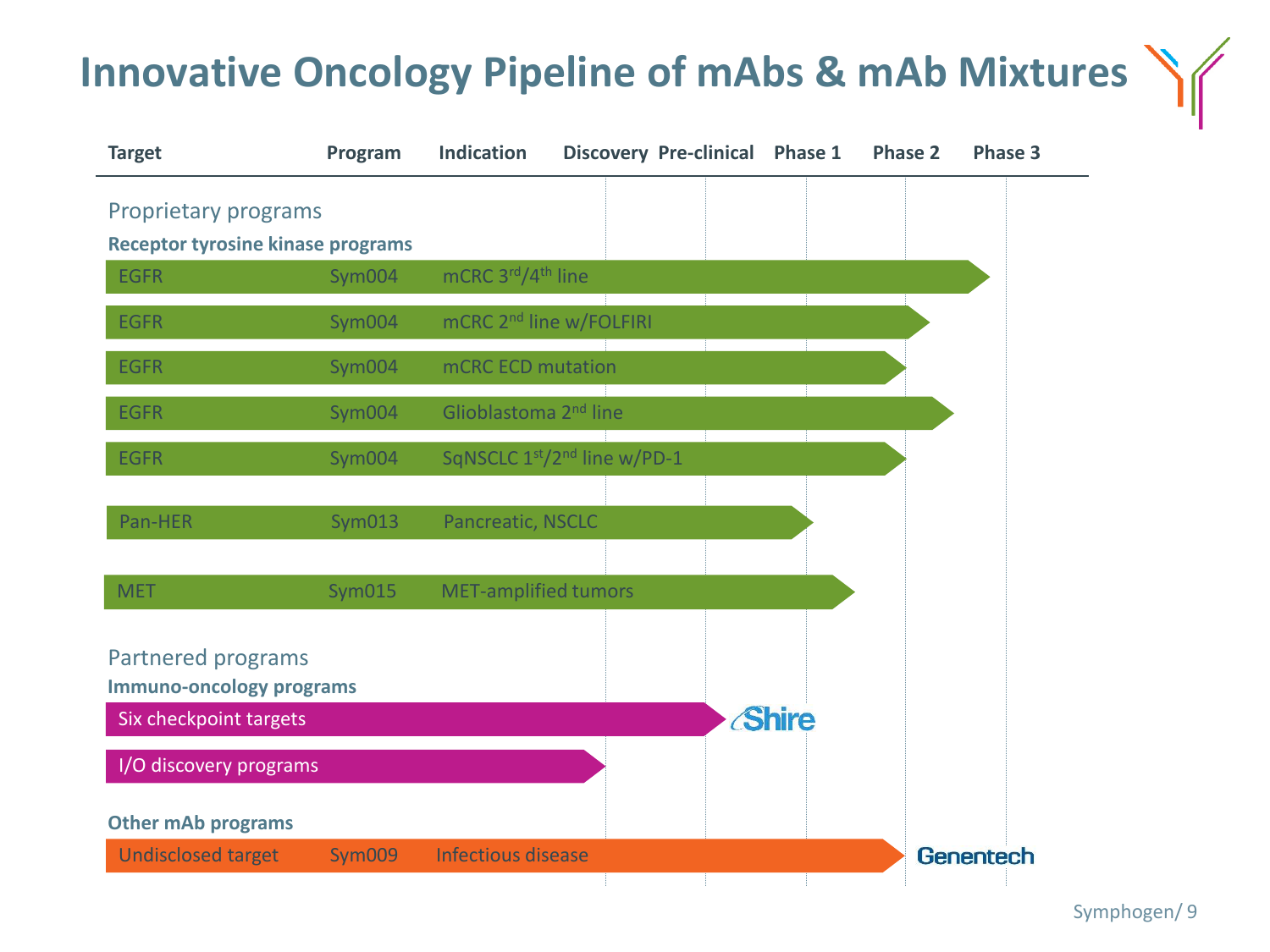# **Validating Partnerships 3**



# *(Shire/(Baxalta)*

| Date<br><b>Commenced</b> | December 2015 (then Baxalta)<br>п                                                                                                                                                                                                                                                                                                                                                                                                                                                                                      |
|--------------------------|------------------------------------------------------------------------------------------------------------------------------------------------------------------------------------------------------------------------------------------------------------------------------------------------------------------------------------------------------------------------------------------------------------------------------------------------------------------------------------------------------------------------|
| <b>Upfront</b>           | \$175 million<br>п                                                                                                                                                                                                                                                                                                                                                                                                                                                                                                     |
| <b>Milestones</b>        | Total potential value up to \$1.6 billion in option fees and<br>milestones; royalties on worldwide sales                                                                                                                                                                                                                                                                                                                                                                                                               |
| <b>Category</b>          | Oncology (six targets)                                                                                                                                                                                                                                                                                                                                                                                                                                                                                                 |
| <b>Description</b>       | Strategic immuno-oncology collaboration<br>Expect to advance novel therapeutics against six checkpoint<br>targets, with first program expected to enter clinical studies<br>in 2017<br>On a product-by-product basis, following successful<br>ш<br>completion of Phase 1 clinical trials, Baxalta will have<br>exclusive option rights to complete late-stage development<br>and worldwide commercialization<br>Symphogen will be responsible for performing R&D through<br>Phase 1 clinical trials at its own expense |

# **Genentech**

A Member of the Roche Group

 $\blacksquare$  June 2008

- Undisclosed upfront payment; equity investment from Genentech
- Total potential value of over \$330 million; royalties on any products from collaboration
- **MRSA**
- Collaboration focuses on the development of antibody therapeutics against up to three undisclosed infectious disease targets
- $\blacksquare$  Symphogen will apply its proprietary Symplex antibody discovery technology platform to identify novel infectious disease drug candidates
- Genentech also gains access to Symphogen's Sympress technology to produce recombinant polyclonal antibodies
- Genentech will obtain an exclusive worldwide license to candidates developed through this agreement and will fund associated R&D costs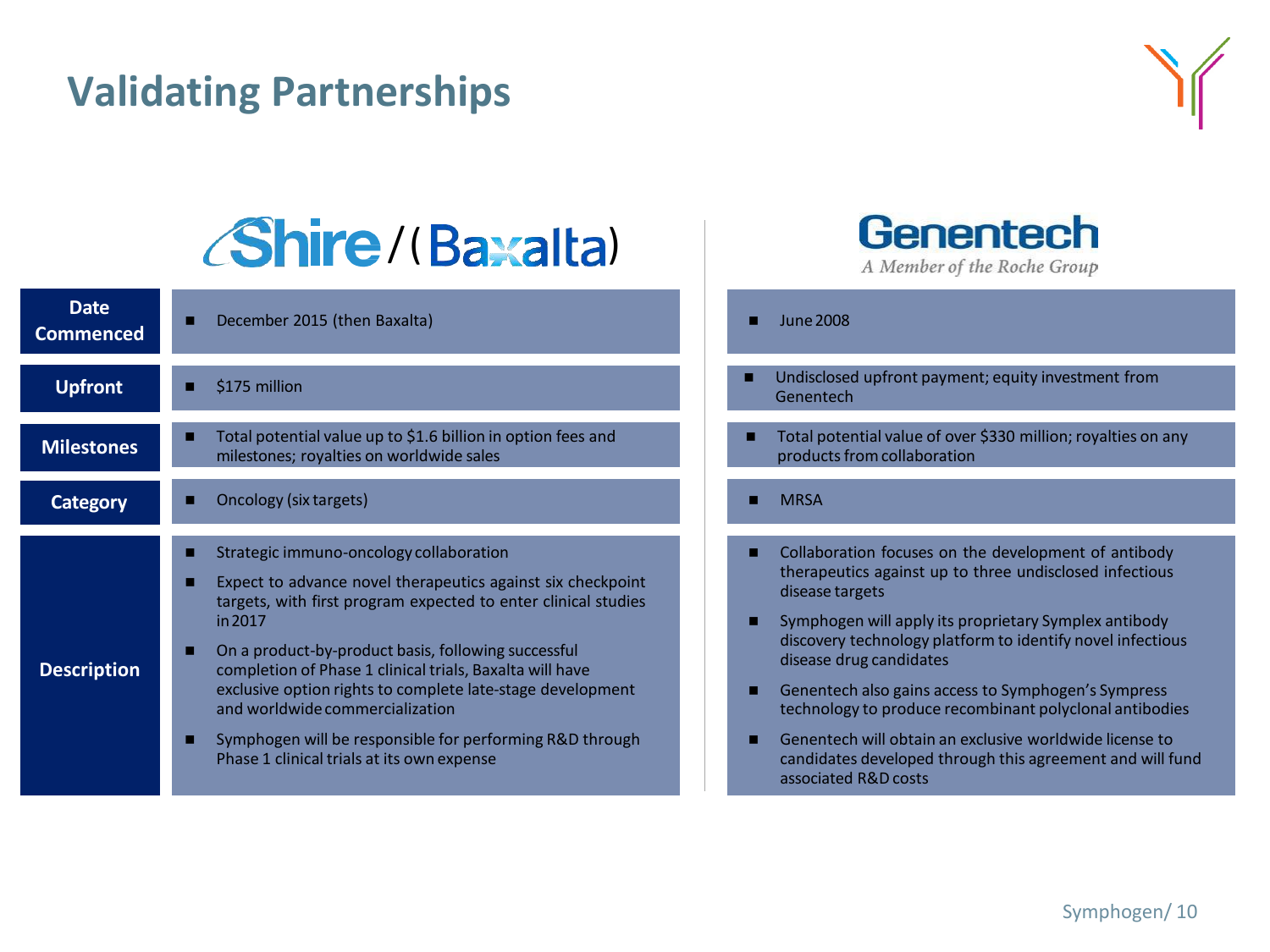# **Experienced, International Board of Directors**

### **Göran Ando (Chairman)**

• Chairman, Novo Nordisk; former CEO, Celltech; former CSO, Pharmacia

#### **Jeppe Christiansen (Non-executive directror)**

• CEO, MajInvest; Vice Chairman, Novo Nordisk

#### **Ron Eastman (Investor)**

• Former CEO, Rinat Inc.; several board positions in biotech/lifescience

#### **Jeffrey H Buchalter (Non-executivedirector)**

• Former CEO of Enzon Inc. and Archimedes Pharma Ltd.; commercial oncology







#### **John Landis (Non-executivedirector)**

• Former SVP Schering-Plough

#### **Christoffer Søderberg (Investor)**

• Director, Novo, Large Investments; previous at Boston Consulting Group and Falck A/S

#### **Anthony Tolcher(Non-executive director)**

• President, START; translational oncology; medical oncologist

#### **Kirsten Drejer(Symphogen founder; CEO 2000-2016)**

• Former Novo Nordisk. Non-executive director of Fund for Industrial Growth



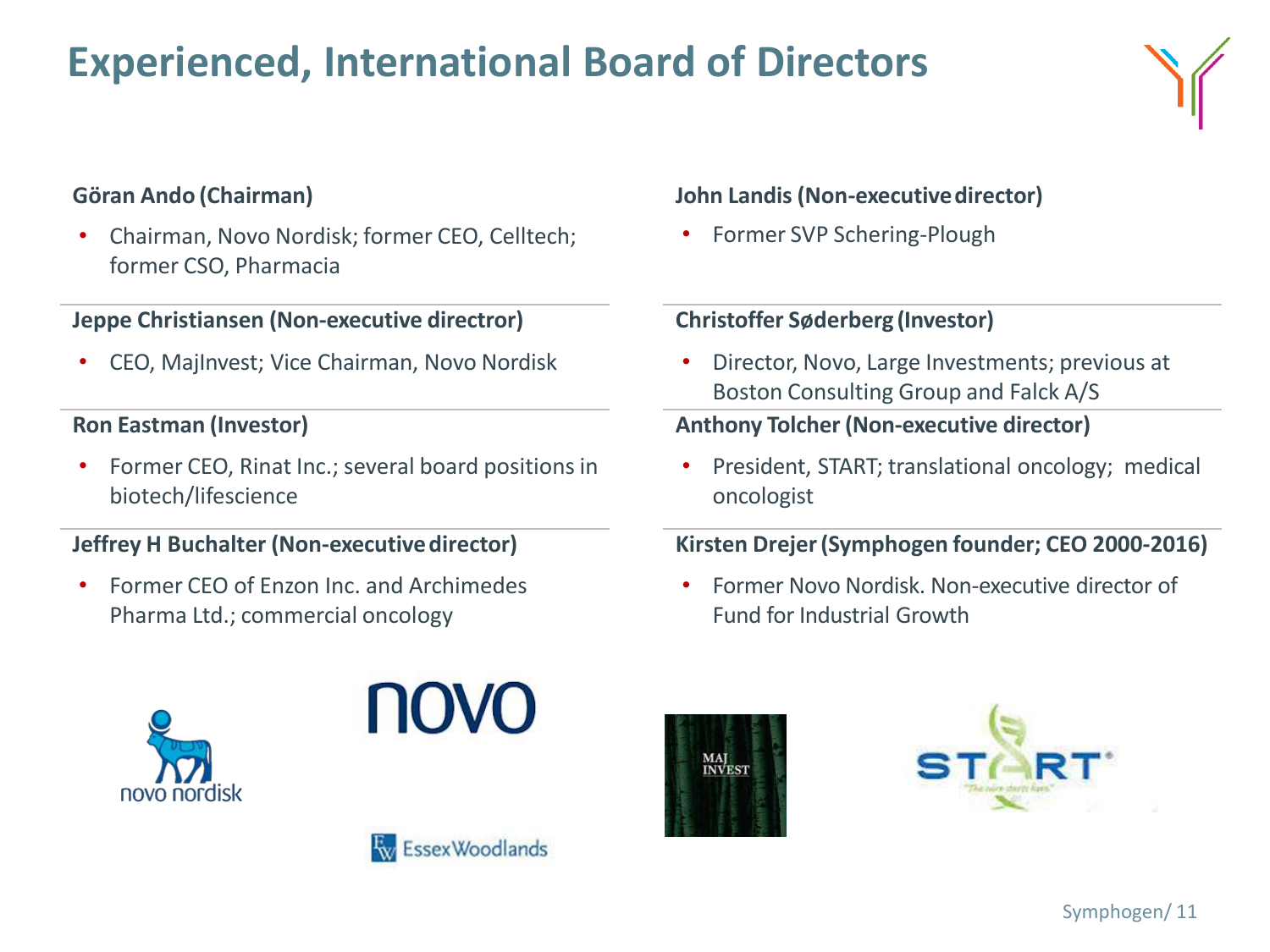# **Symphogen – Financing Strategy**



**Initially is was a stepwise approach to establish / validate the vision of developing mixtures of mAb's towards complex targets**

- Early validation points
- Partnerships
- Identify areas of differentiation within diseases and indications

**In 2011 the current strategy of focusing on oncology by early on going after validated targets and developing innovative approaches towards complex targets and combinations**

- Raised  $\epsilon$ 210 million in equity financing (66% of total)
- Raised €200 million in partner funding (82% of total)
- Status today: €200 million on balance sheet (36% of funds raised)
- New management…and strategic changes to board composition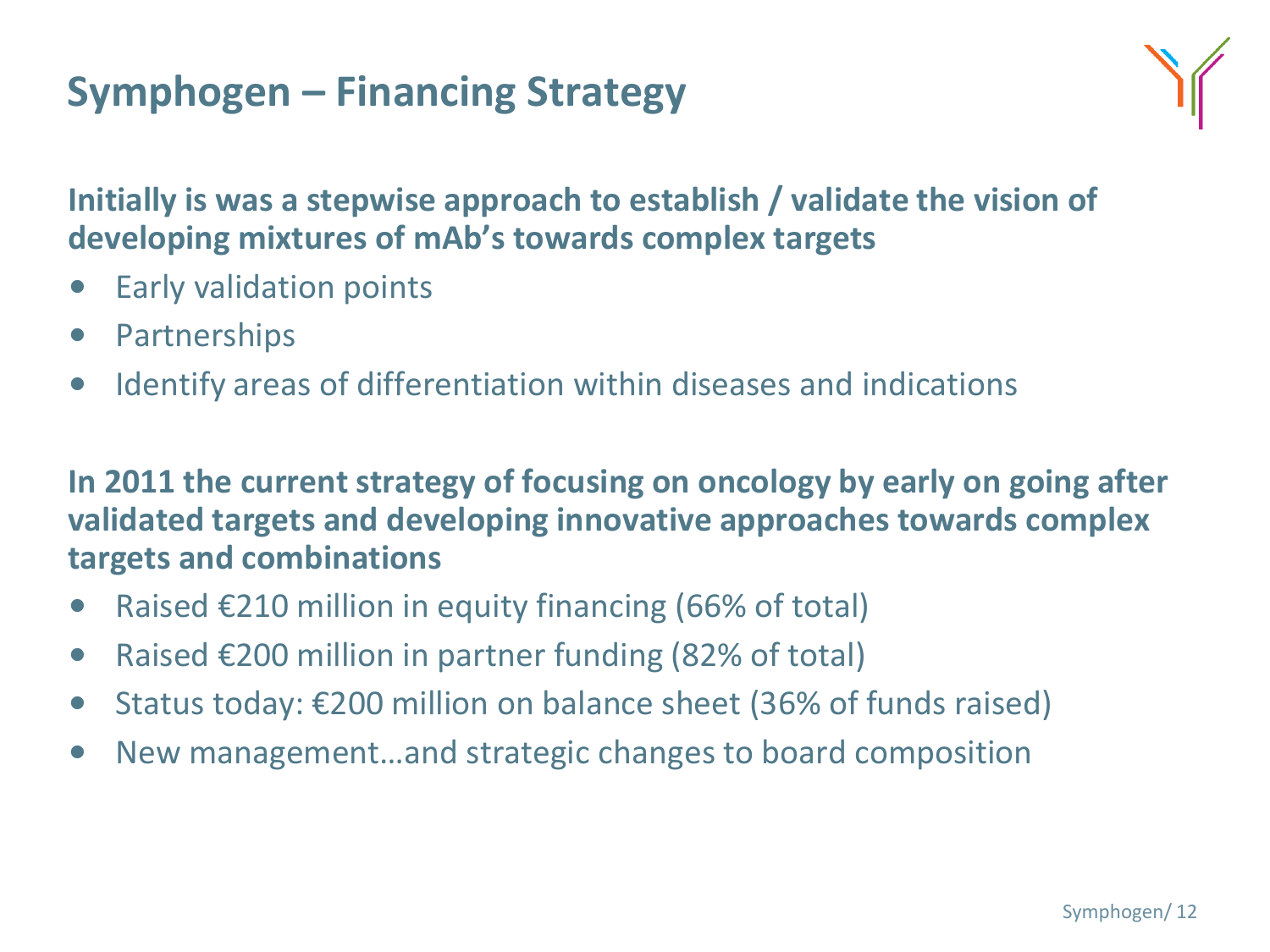# **Symphogen – Financing History**



### **Total funds raised since inception - € 558 million**

- Equity funding  $\epsilon$  317 million
- Partner funding (non-dilutive)  $\epsilon$  241 million
- ……and approx.  $€ 200$  million in pro-forma cash (as of Sep 2016)

### **Symphogen after 16 years…….**

- Unique differentiated technology with disruptive potential
- Broad and deep pipeline with unencumbered oncology assets in clinical development stage and near term market opportunity
- Multiple shoots at goal and platform applicable to many targets
- Validating strategic partnerships with Shire and Genentech
- Premier investor base
- Strong balance sheet and operational freedom
- Strong international team
- World-class scientific advisory board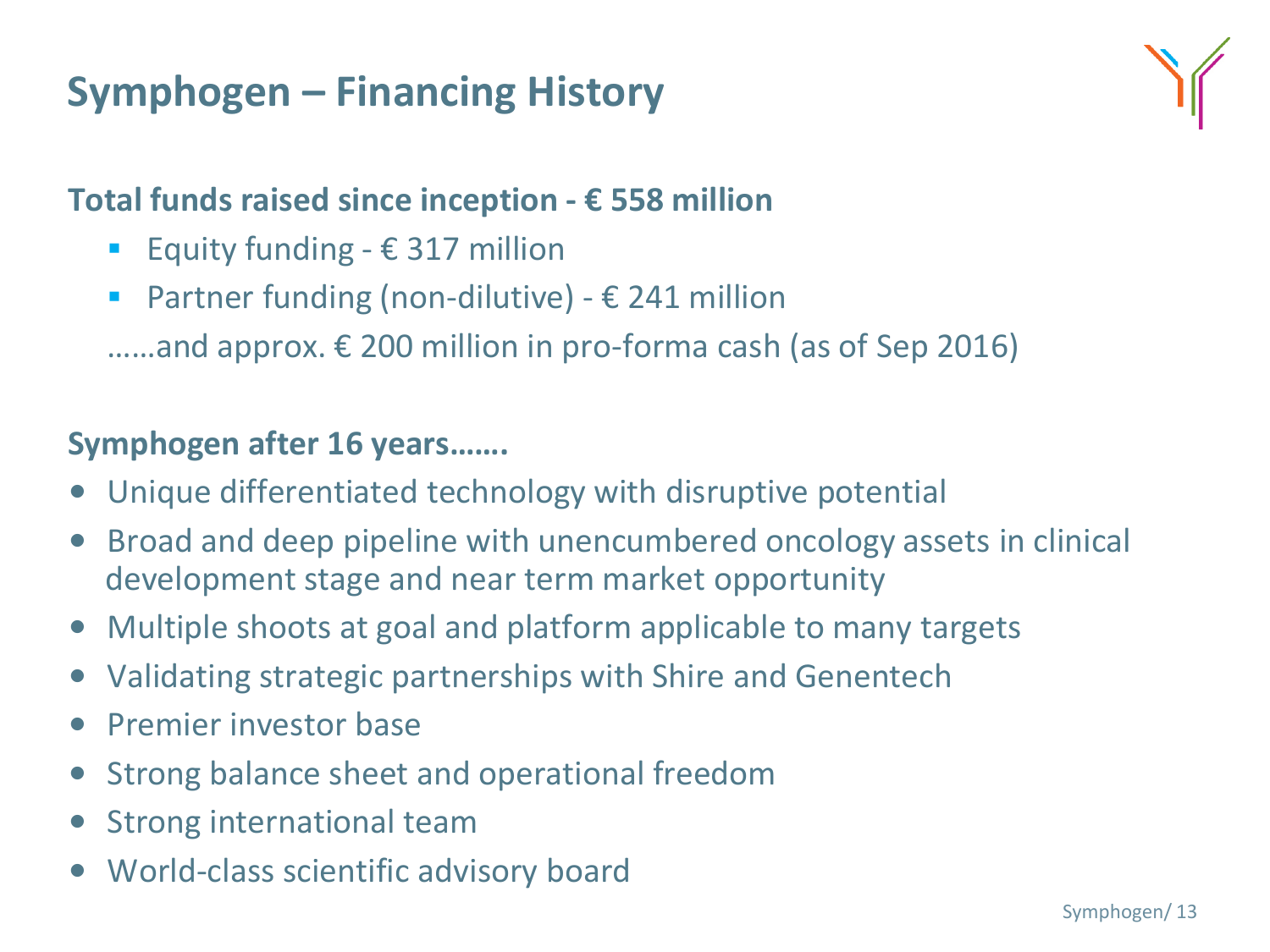# **Funding Your Innovation – Lessons Learned**



- What is your vision think ahead of your next capital needs…
- Consider your investor base from the beginning
- Mixture of non-dilutive and dilutive capital
- Don't be trapped by the dilution dilemma
- Get the right team on board
- Keep your options open